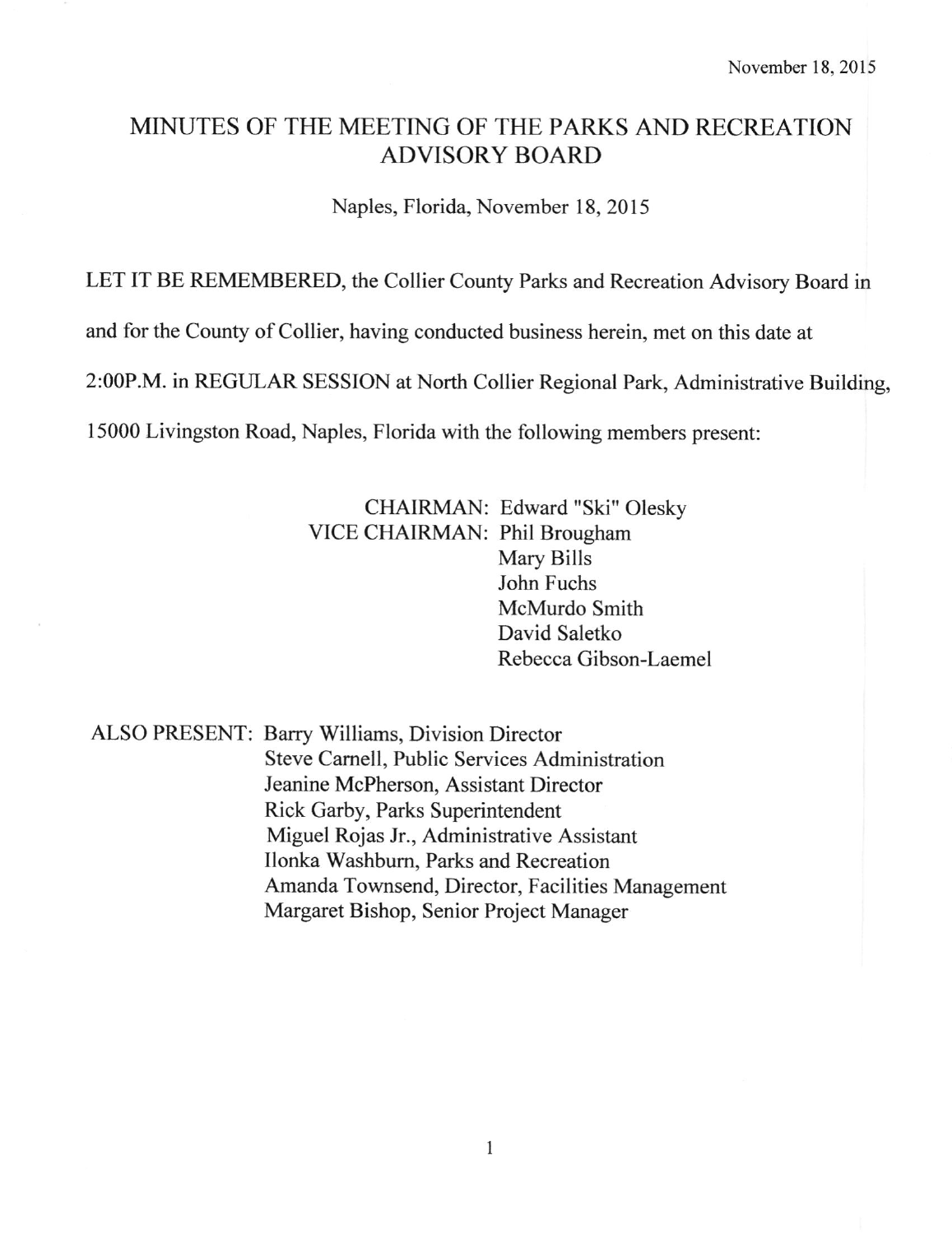#### I. Call to Order Chairman Olesky called the meeting to order at 2:00 pm

#### II. Pledge of Allegiance and Invocation

The Pledge of Allegiance was recited and Invocation was held.

#### ilI. Approval of Agenda

Mr. Olesky moved to approve the Agenda as amended. Second by Mr. Brougham. Carried unanimously 7 - 0.

#### IV. Approval of October 21, 2015 Minutes

Mr. Brougham moved to approve the minutes of the October 21, 2015 Parks and Recreation Advisory Board meeting as presented. Second by Ms. Bills. Carried unanimously  $7 - 0$ .

#### V. New Business

#### a, Stantec - Big Corkscrew Island Regional Park

Mr. Hancock, Senior Associate with Stantec, presented a conceptual Master Plan for the 160 acre Big Corkscrew Island Regional Park site stating a contract was issued to Stantec in May 2015 with the following goals identified:

- Take advantage of the storm water management system lake that maximizes the developed land footprint for all interested parties.
- o Utilize the storm management system lake as an amenity for passive recreational use.
- Provide appropriate areas for intended land uses as identified by various Collier County entities.
- o Develop an interior roadway system to promote safe access through the park via local arterial and collector roadways.
- . Utilize shared parking facilities with the school.
- o Preserve and protect utility lines and individual use connections.
- o Phase implementation of the infiastructure and park facilities in a financially responsible manner.

. Incorporate community feedback via public workshops and surveys.

Based on these criteria, the project design process was conceived as follows:

- Divided into two phases: Phase I proposed for initial development of 49 acres north of the canal; Phase II south of the canal will be constructed eighteen to twenty-four months after Phase I coordinating various entities and permitting.
- $\bullet$  Accesses to the park site via 39<sup>th</sup> Avenue NE and Immokalee via Orange Blossom Ranch to Oil Well Road have been incorporated in the plan.
- Corkscrew Lake either has to be excavated deeper to meet county and district requirements or portions to be filled in for park use. Any changes to the lake will require environmental permitting.
- The master plan design was developed based on a list prioritized from public input with an emphasis on balancing and harmonizing all elements, constraints and opportunities available to the project.